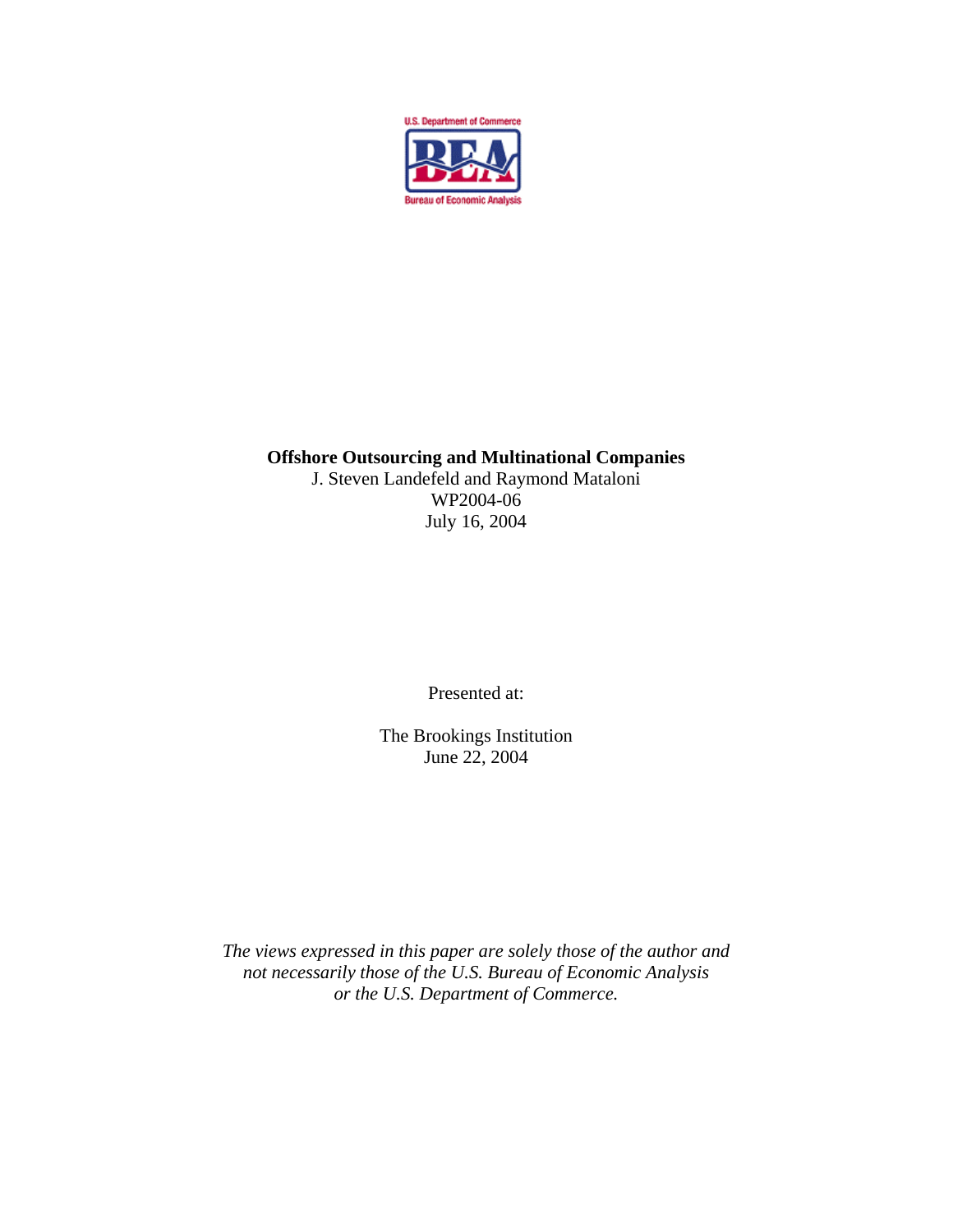

# Offshore Outsourcing and Multinational Companies

J. Steven Landefeld, Director

Raymond Mataloni, Senior Economist

U.S. Bureau of Economic Analysis

The Brookings Institution

Services Offshoring: What Do the Data Tell Us?

June 22, 2004

*Views expressed in this presentation are those of the presenters and do not necessarily reflect those of the Bureau of Economic Analysis.*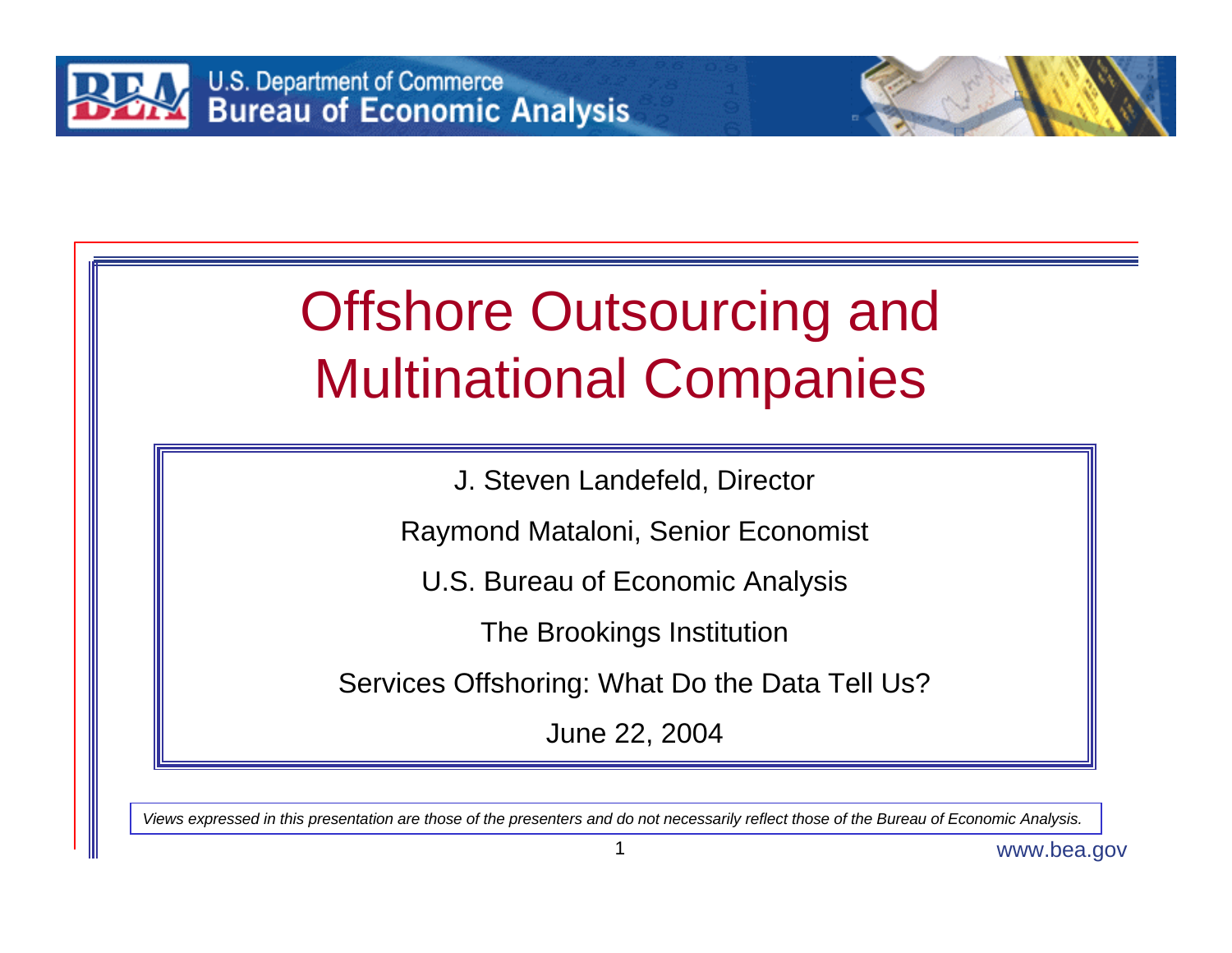

- BEA's multinational data provide no direct data on gains and losses from international trade and investment
- Data do provide useful background that can help analysts to answer questions related to offshore outsourcing and other issues
- Multinational data provides useful information on:
	- –Where MNC are locating their operations
	- **Links of the Common** What they are producing
	- and the state of the What they importing and exporting, and to where
	- – What the domestic vs. foreign content is; in the U.S. and Abroad
	- **Links of the Common** What wages are paid in the U.S. and Abroad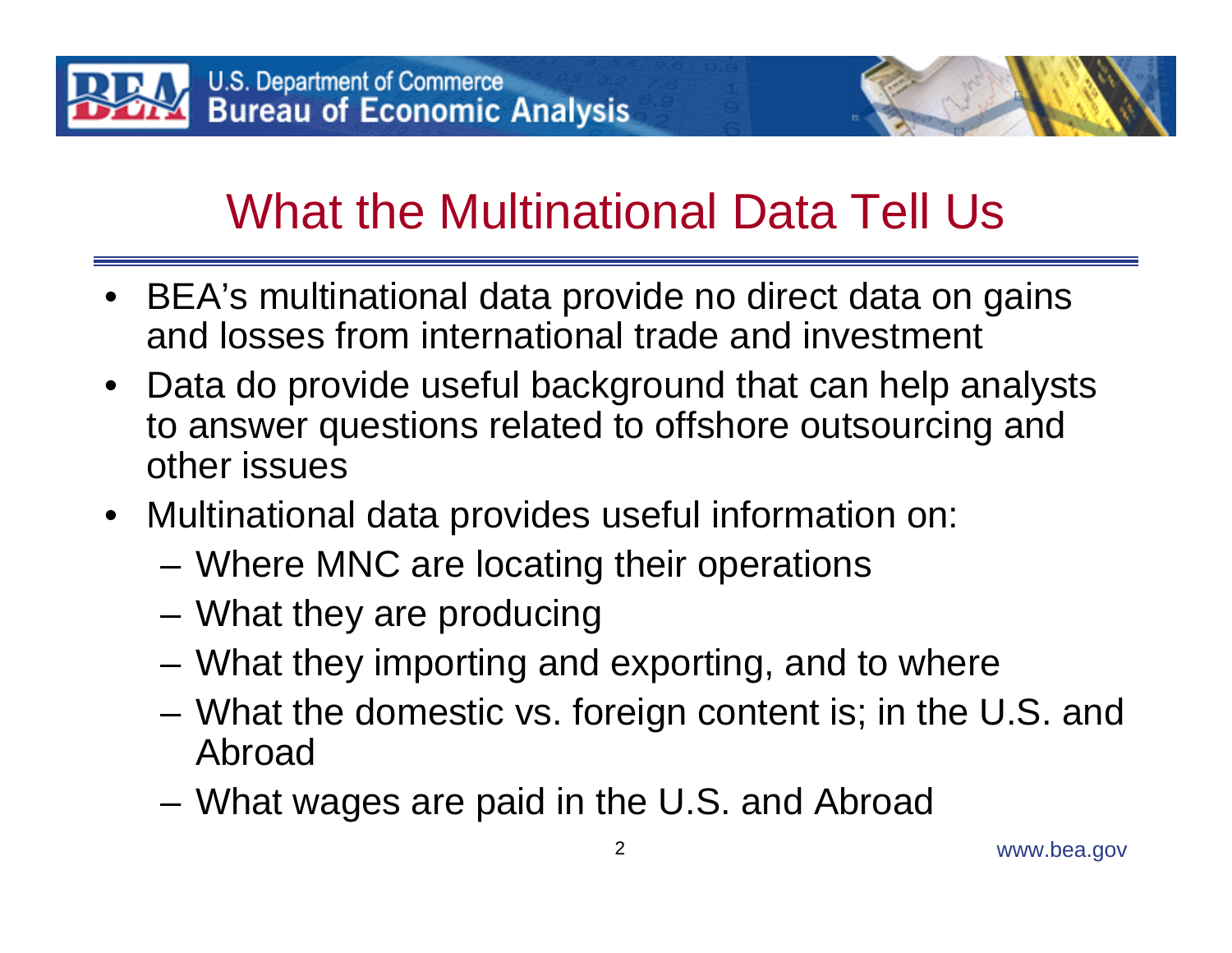

- • Operations of U.S. multinationals remain concentrated in the United States.
	- – U.S. multinationals' U.S. operations have consistently accounted for about three-fourths of their worldwide output, investment, and employment.
	- – While U.S. shares remain high, there has been some increase in foreign shares.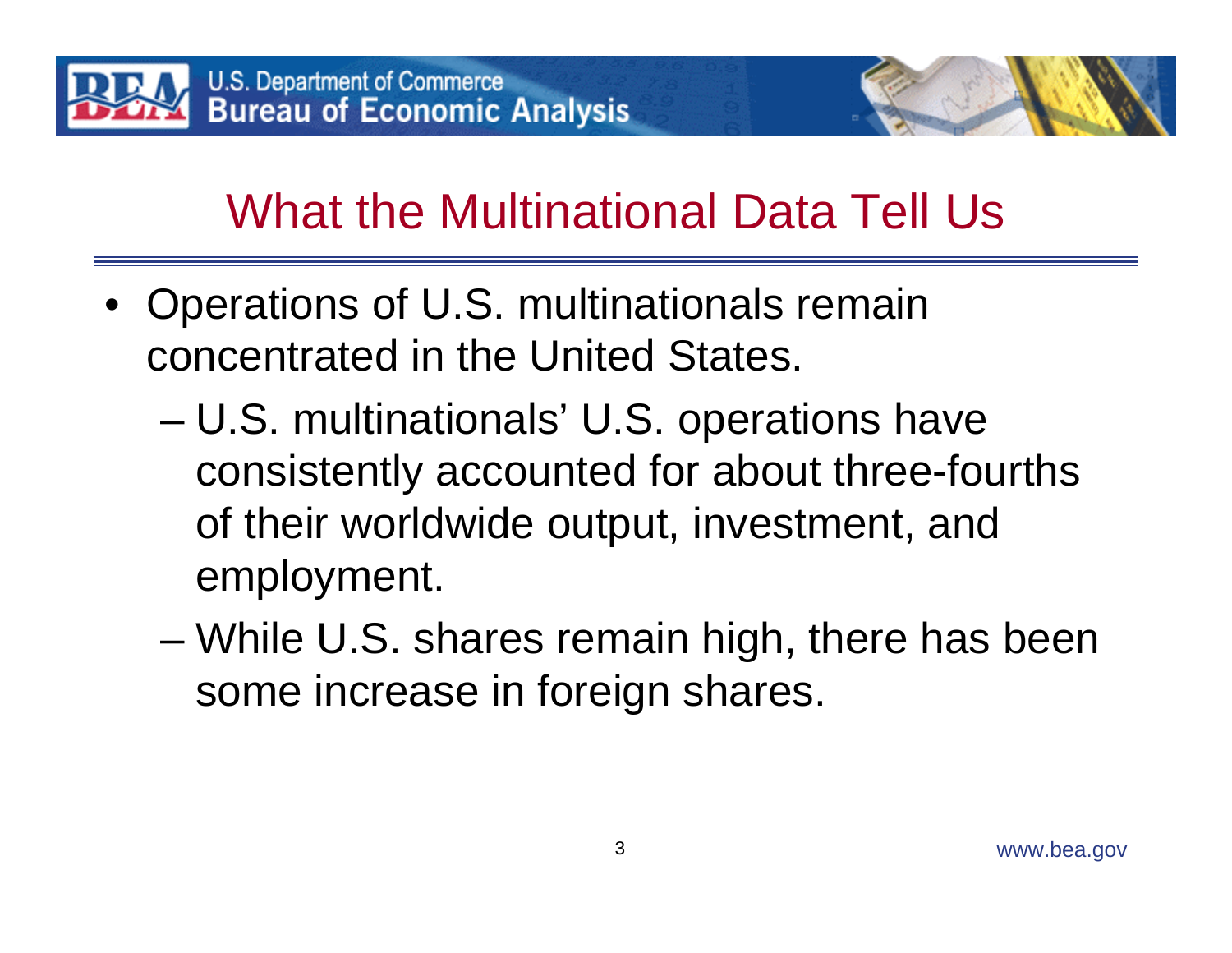



#### Worldwide operations of U.S. MNCs are concentrated in the United States



#### **2002**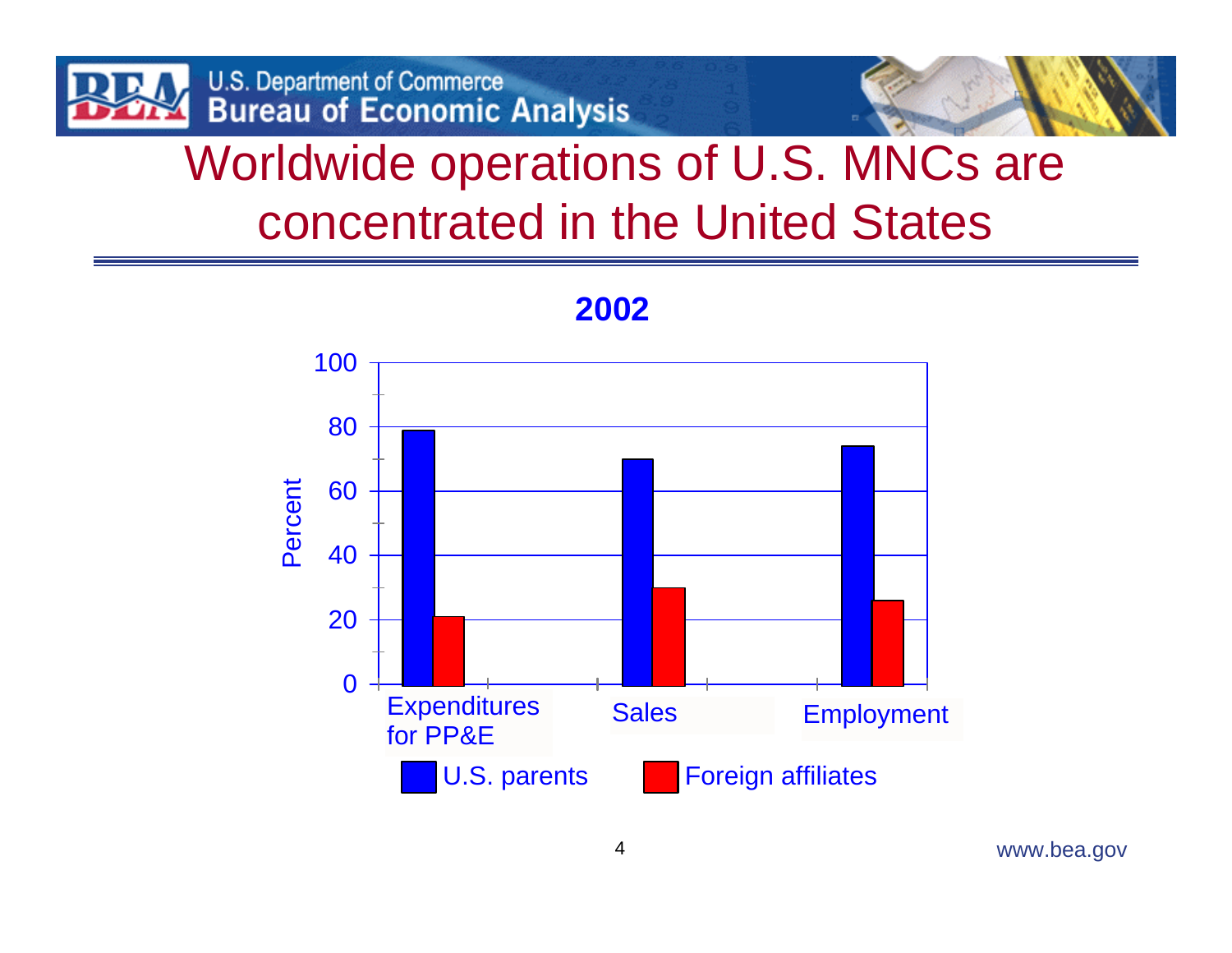

#### U.S.-Parent Share of MNC Employment



*Data are available only for selected years.*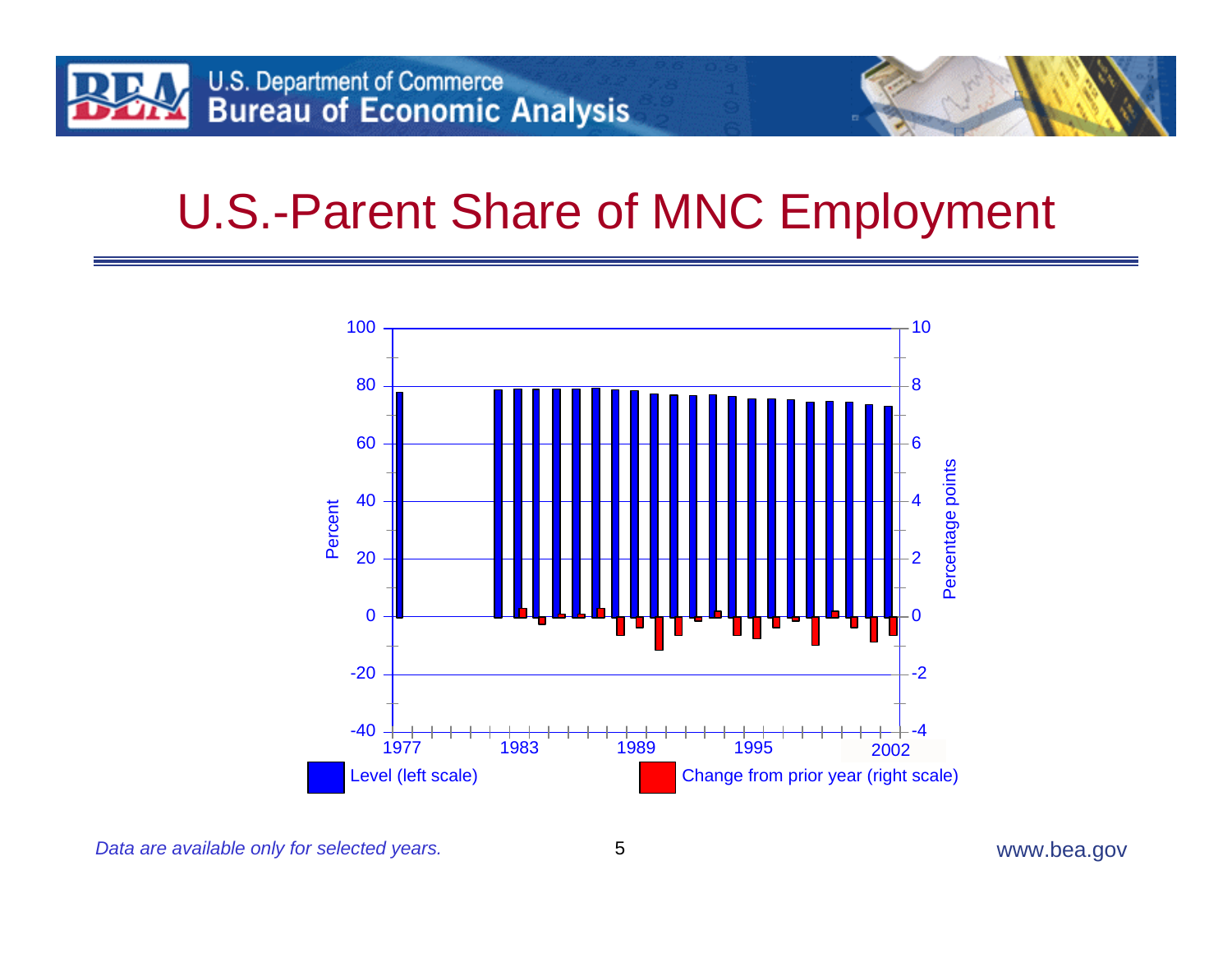

- Foreign employment by U.S. multinationals has grown faster than their U.S. employment; however:
	- – U.S. employment growth in U.S. MNCs has been little different than U.S. employment growth; in the aggregate and across industries.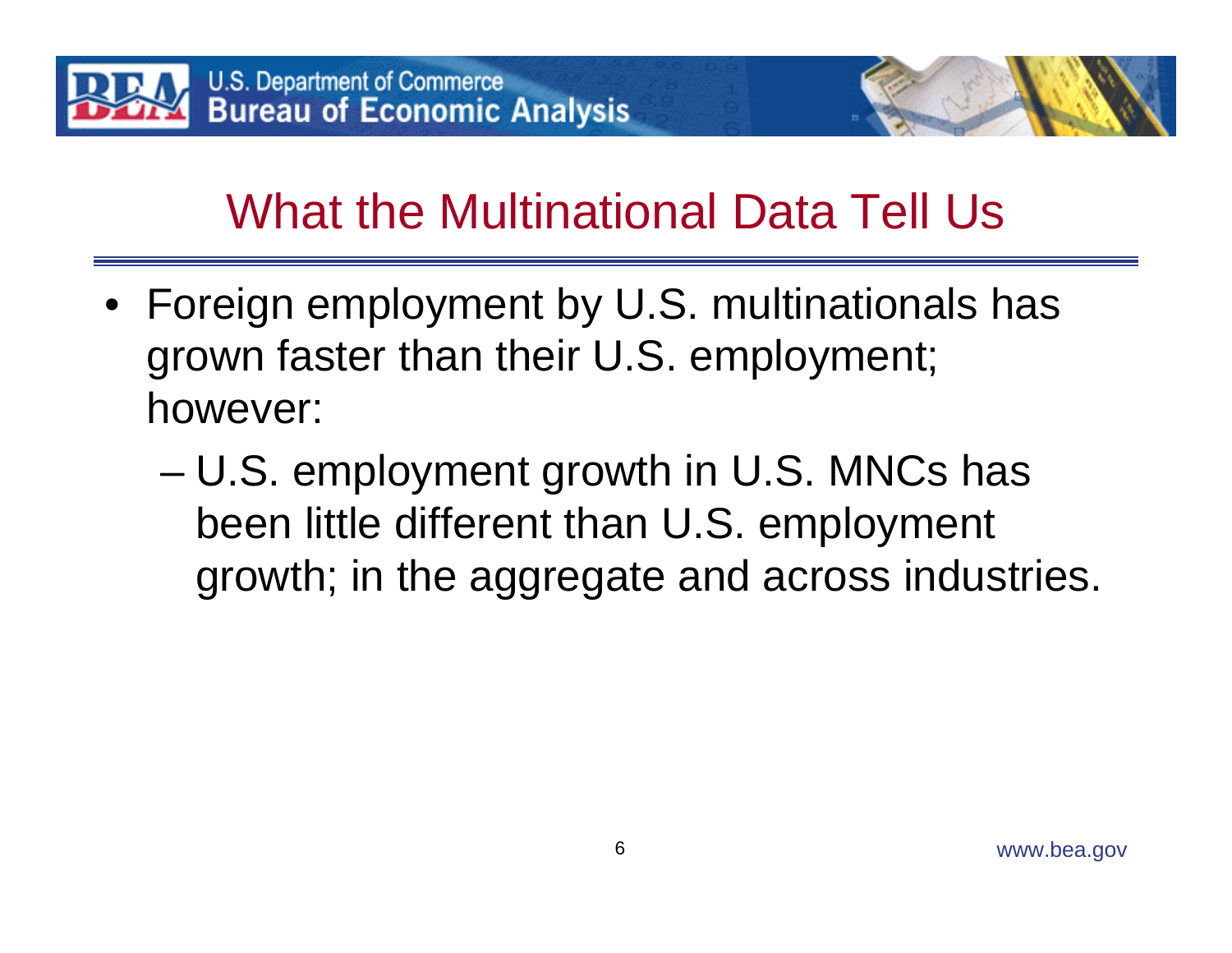

Change in Employment of U.S. Parents Compared to all U.S. Companies and Foreign Affiliates in 93 Detailed Industries, 1989-99

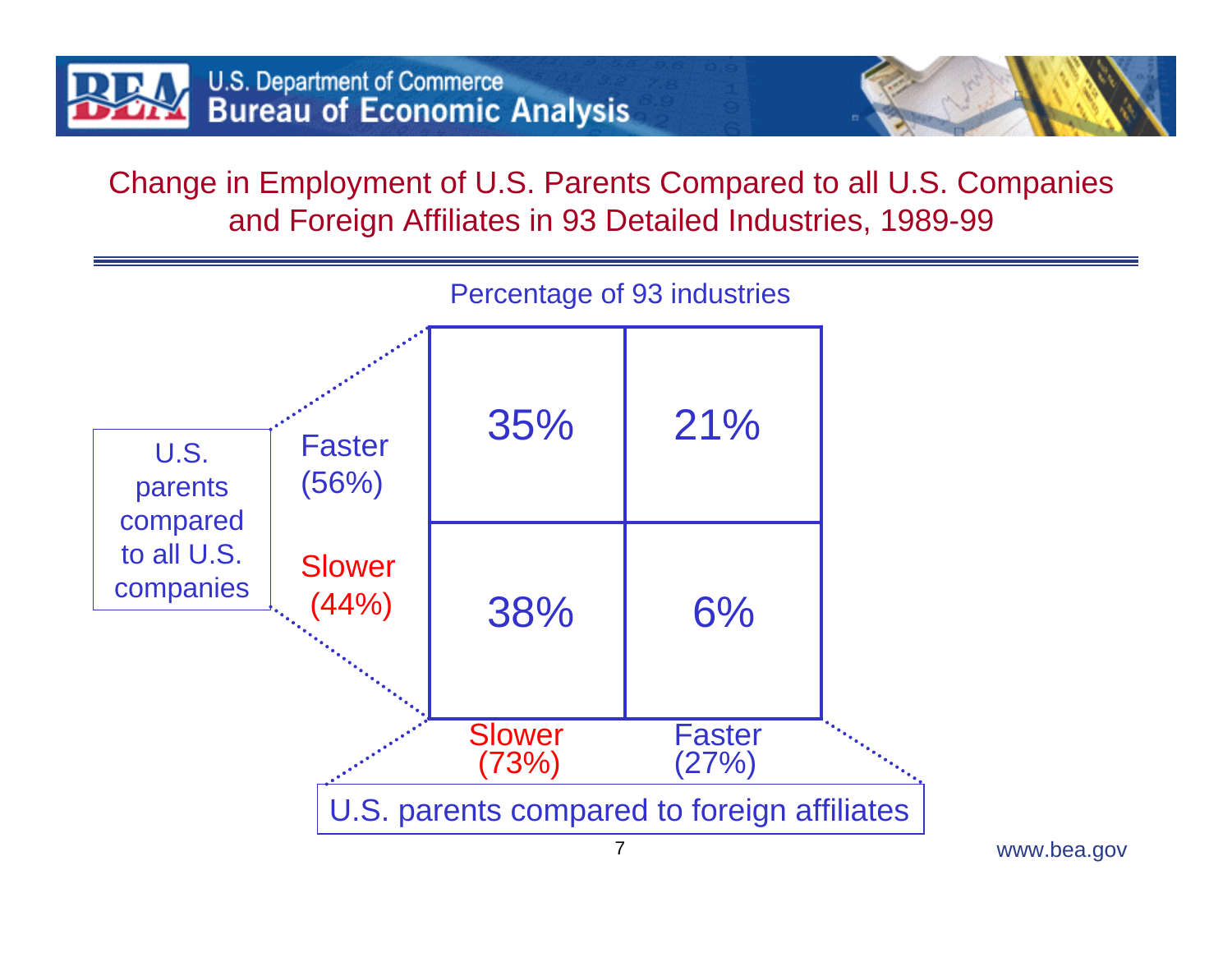#### Average Annual Growth Rate in Employment, 1989-99

| <b>Industry</b>                                | Change in<br><b>U.S. Parent</b><br><b>Employment</b> | Change in<br>All U.S.<br><b>Employment</b> | Change in<br>Foreign<br><b>Affiliate</b><br><b>Employment</b> |
|------------------------------------------------|------------------------------------------------------|--------------------------------------------|---------------------------------------------------------------|
| <b>Legal services</b>                          | 15.4%                                                | 1.3%                                       | 5.8%                                                          |
| R&D and testing services                       | 8.3%                                                 | 1.3%                                       | 9.8%                                                          |
| Computer & data processing services            | 6.8%                                                 | 9.8%                                       | 22.4%                                                         |
| <b>Accounting &amp; auditing services</b>      | 0.6%                                                 | 2.2%                                       | 10.9%                                                         |
| <b>Engineering &amp; architecture services</b> | $-0.6%$                                              | 2.3%                                       | 7.3%                                                          |
| <b>ALL INDUSTRIES</b>                          | 1.6%                                                 | 1.8%                                       | 4.0%                                                          |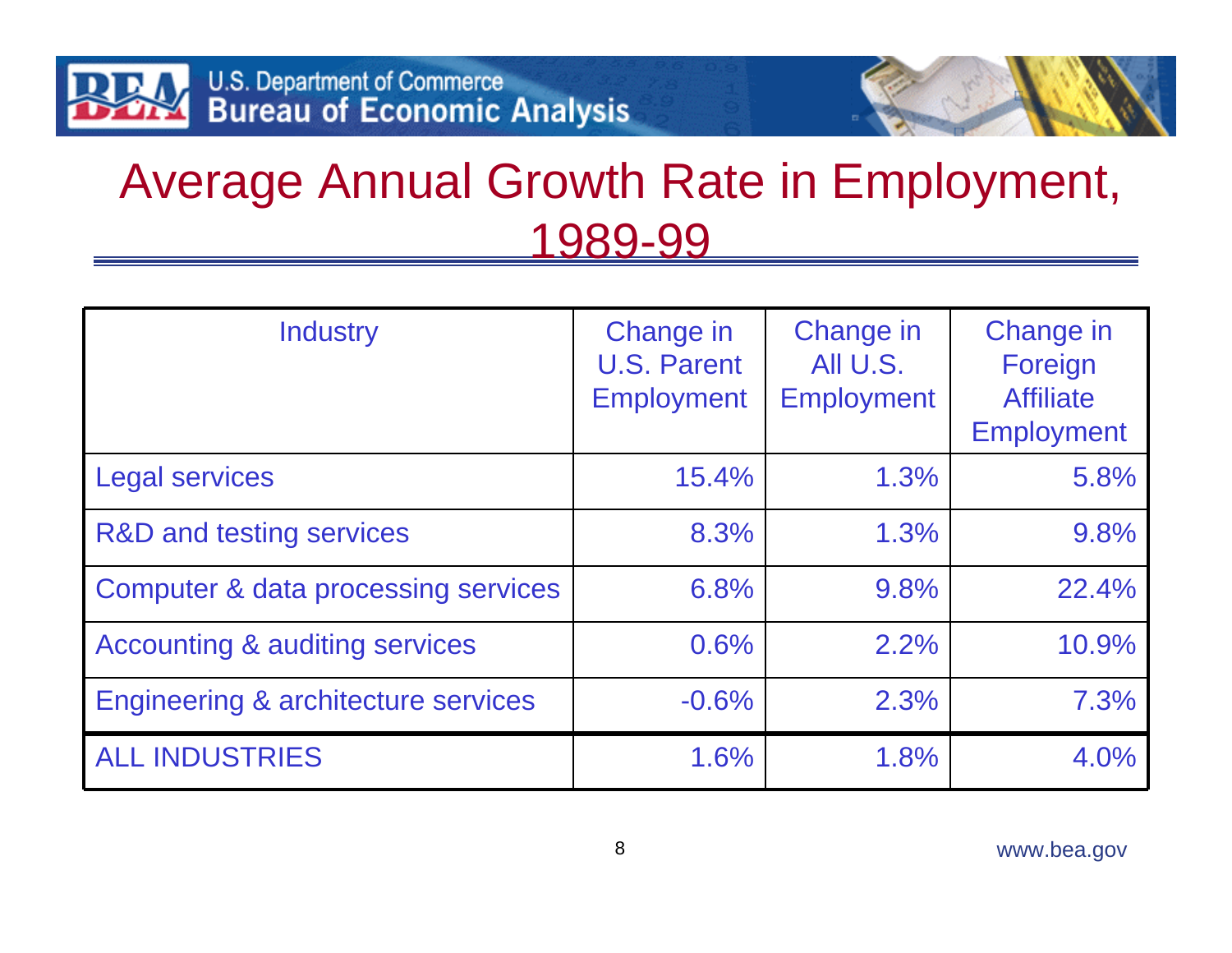

- Foreign employment by U.S. multinationals has grown at a faster rate than their U.S. employment; however:
	- – Because of differences in levels, U.S. employment has increased by 4.7 million vs. 3.5 million in foreign employment, 1988-2002.
	- – Foreign-owned MNCs have increased their employment in the United States by 3.1 million, 1988-2002.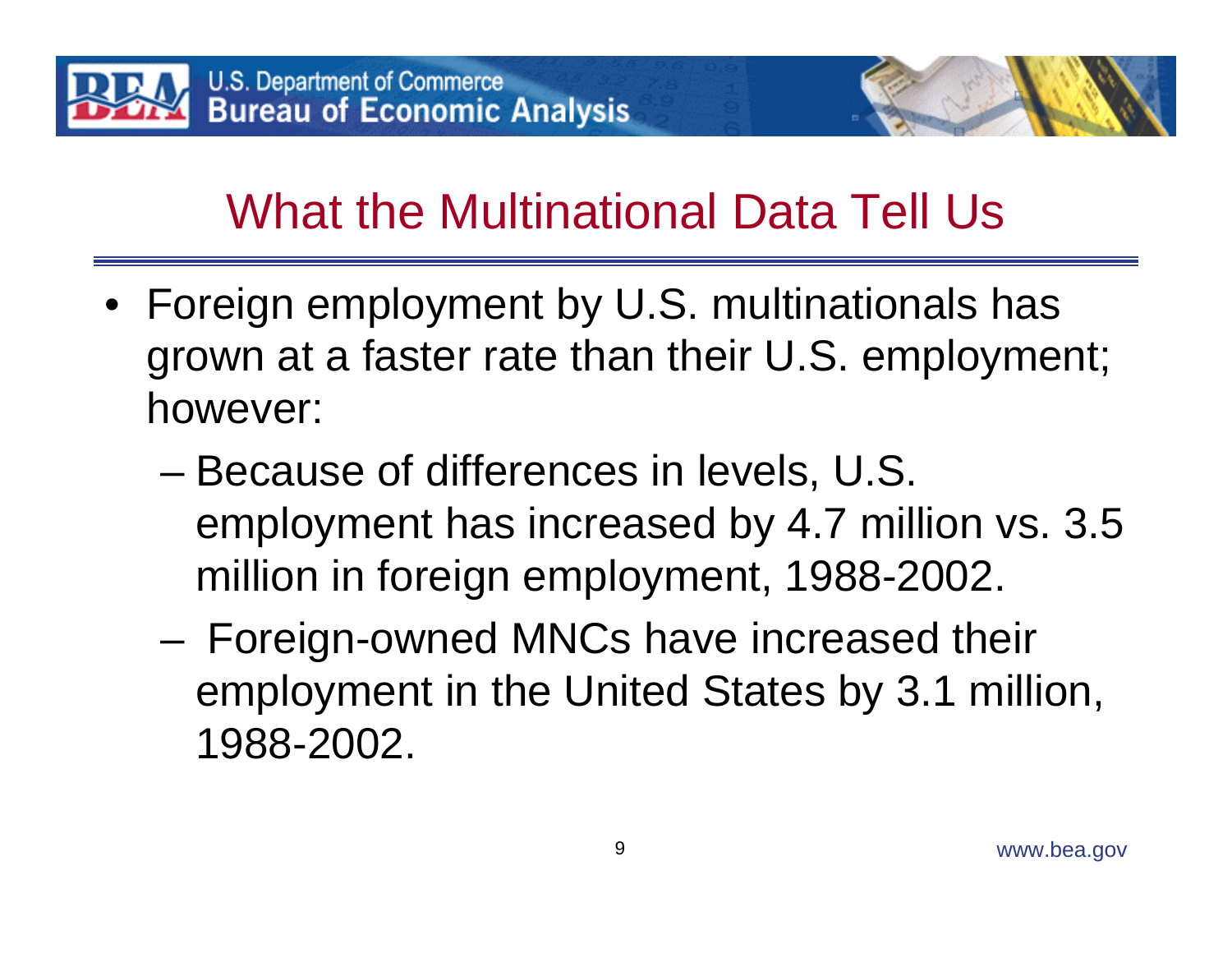

#### MNC Employment

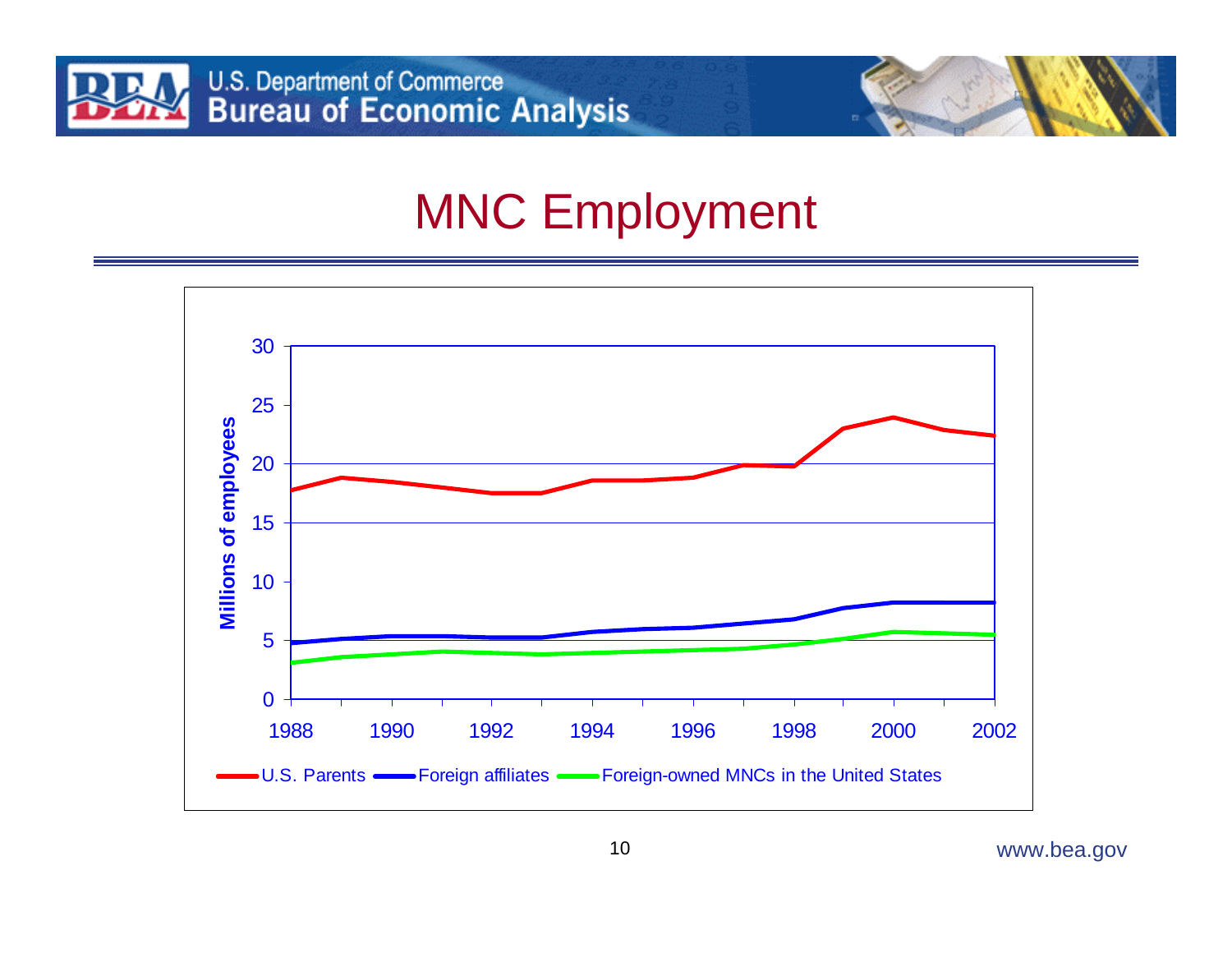

### Many Possible Causes of a Change in U.S.- MNC Employment Share

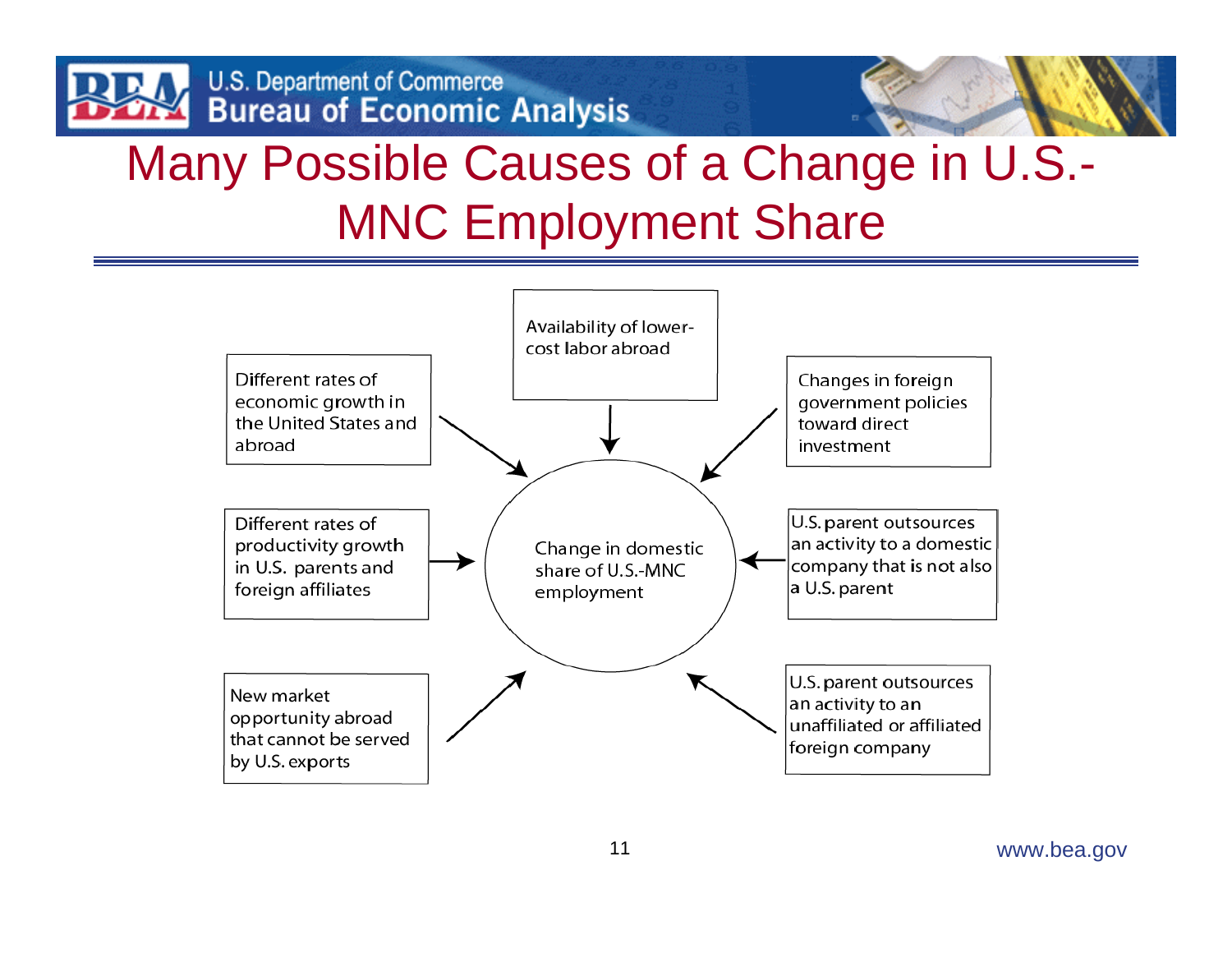

- U.S. MNCs pay lower wages to their overseas workers, but without expanded data and research, it is difficult to tell if lower wages are paid for the same occupations.
- Despite some shift in employment to low-wage countries, production remains centered in highwage countries.
	- – Low-wage countries with increasing share are also large and rapidly growing markets.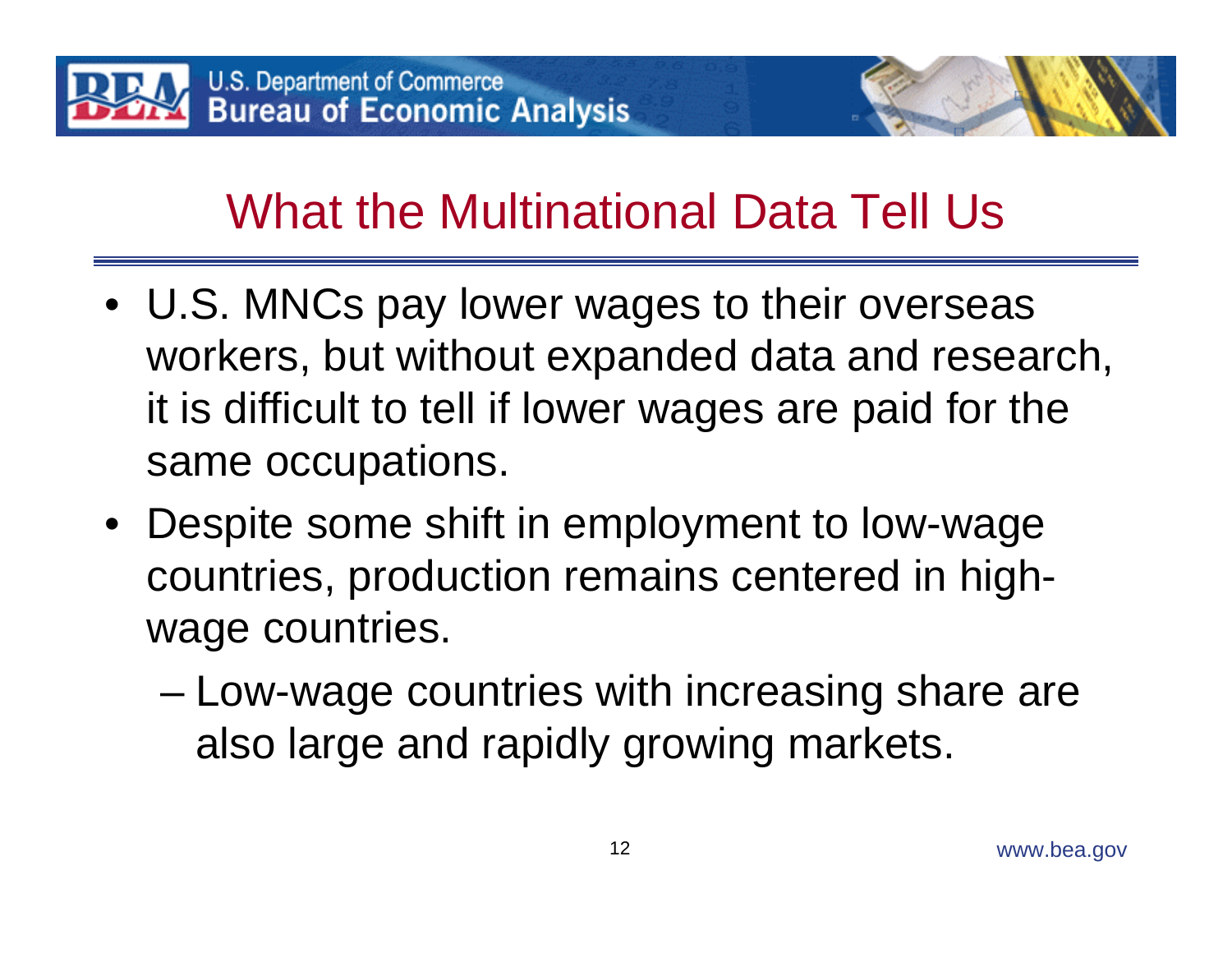

## High-Wage-Country Share of Affiliate Employment

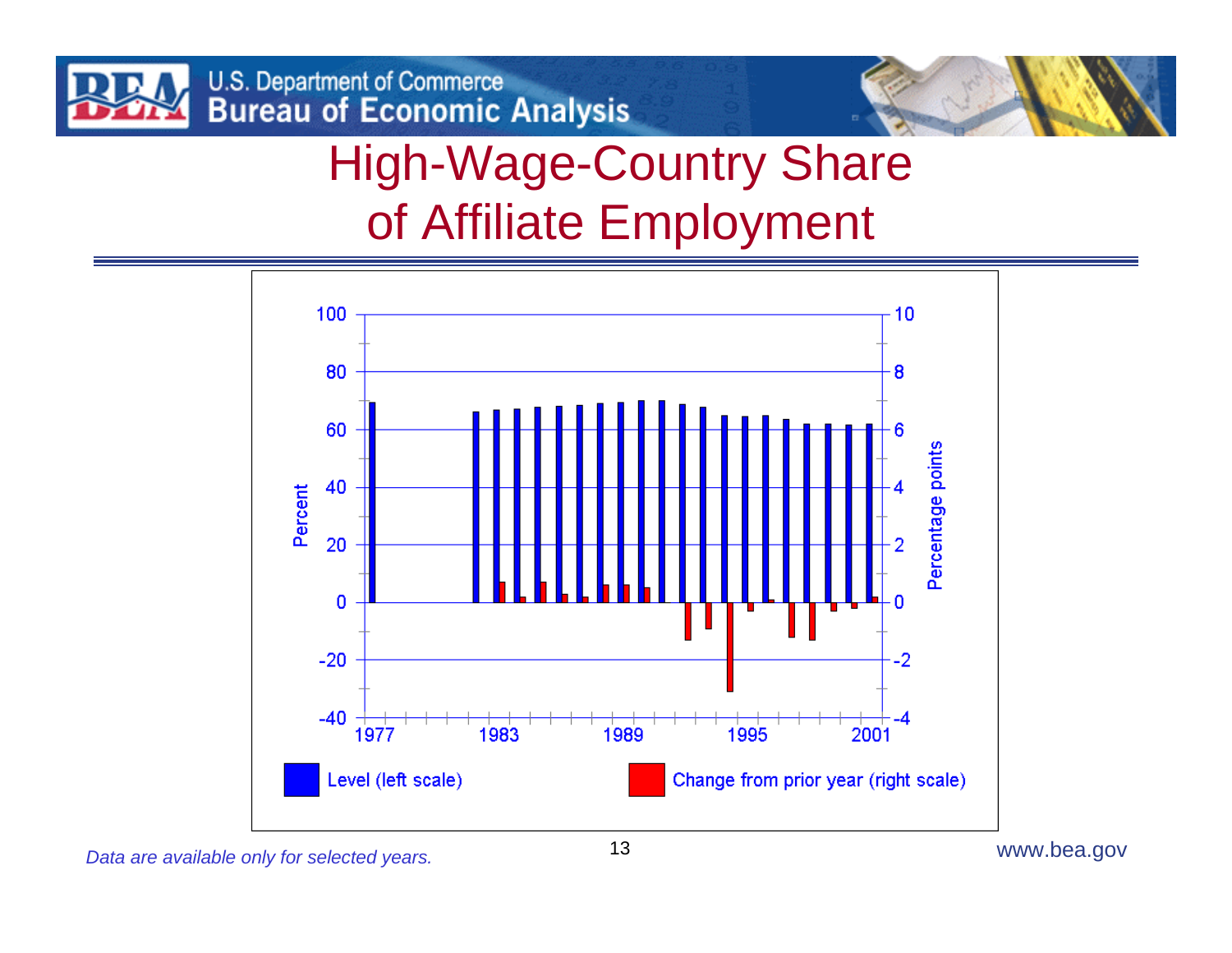#### Emerging Markets with Strong Growth in Employment by Foreign Affiliates, 1989-2001

| Country         | Increase in<br>foreign affiliate<br>employment | Average host-<br>country GDP<br>growth rate,<br>1995-2001 | Percent of<br>foreign-affiliate<br>sales to local<br>customers | Percent of<br>foreign-affiliate<br>sales to U.S.<br>customers |
|-----------------|------------------------------------------------|-----------------------------------------------------------|----------------------------------------------------------------|---------------------------------------------------------------|
| <b>Mexico</b>   | 474.8                                          | 4.5                                                       | 64%                                                            | 28%                                                           |
| China           | 269.2                                          | 8.3                                                       | 71%                                                            | 11%                                                           |
| Poland          | 68.5                                           | 6.3                                                       | 76%                                                            | 1%                                                            |
| India           | 66.6                                           | 5.7                                                       | 92%                                                            | 4%                                                            |
| <b>Malaysia</b> | 66.2                                           | 4.0<br>14                                                 | 38%                                                            | 26%<br>www.bea.gov                                            |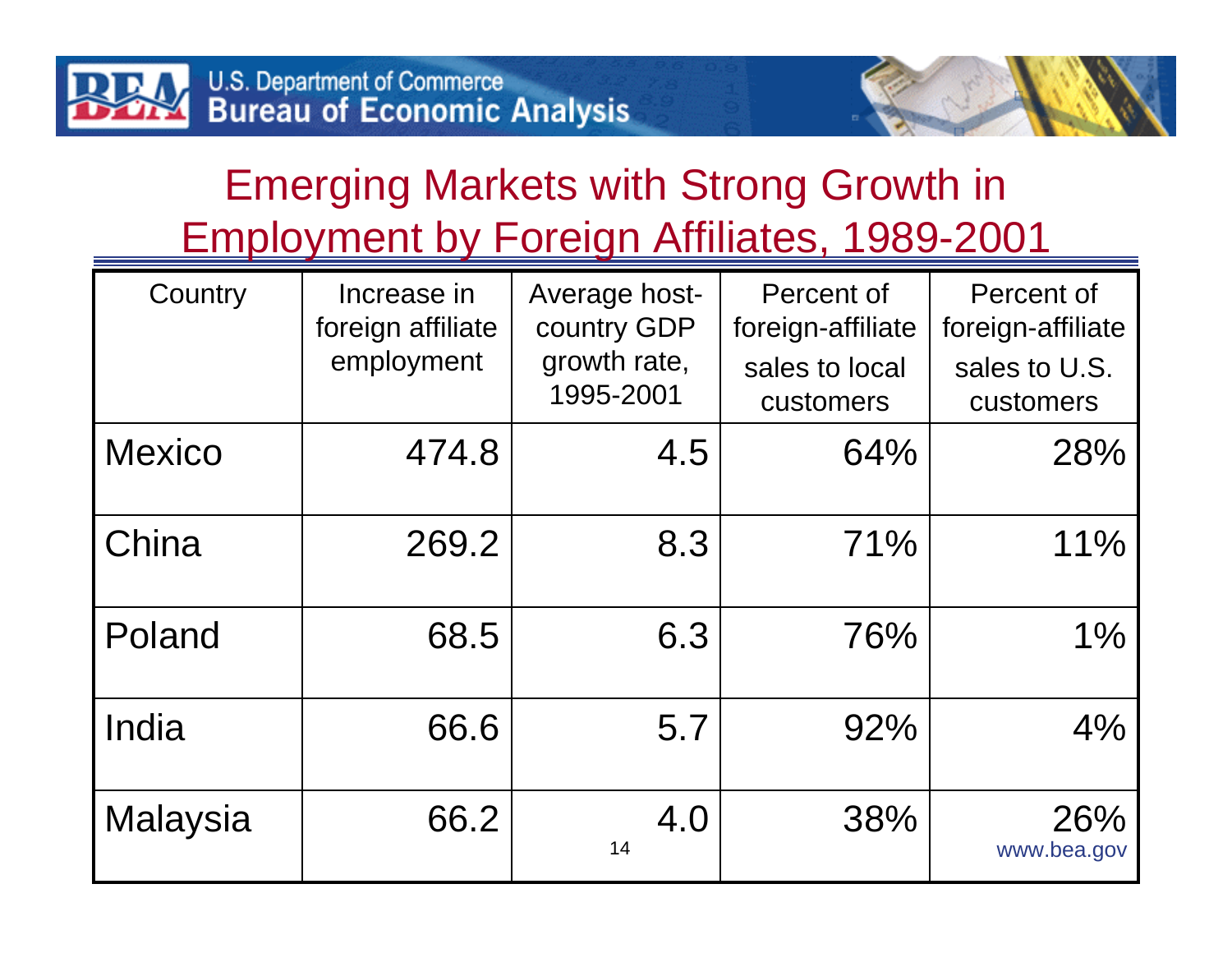

#### Destination of Sales by Foreign Affiliates

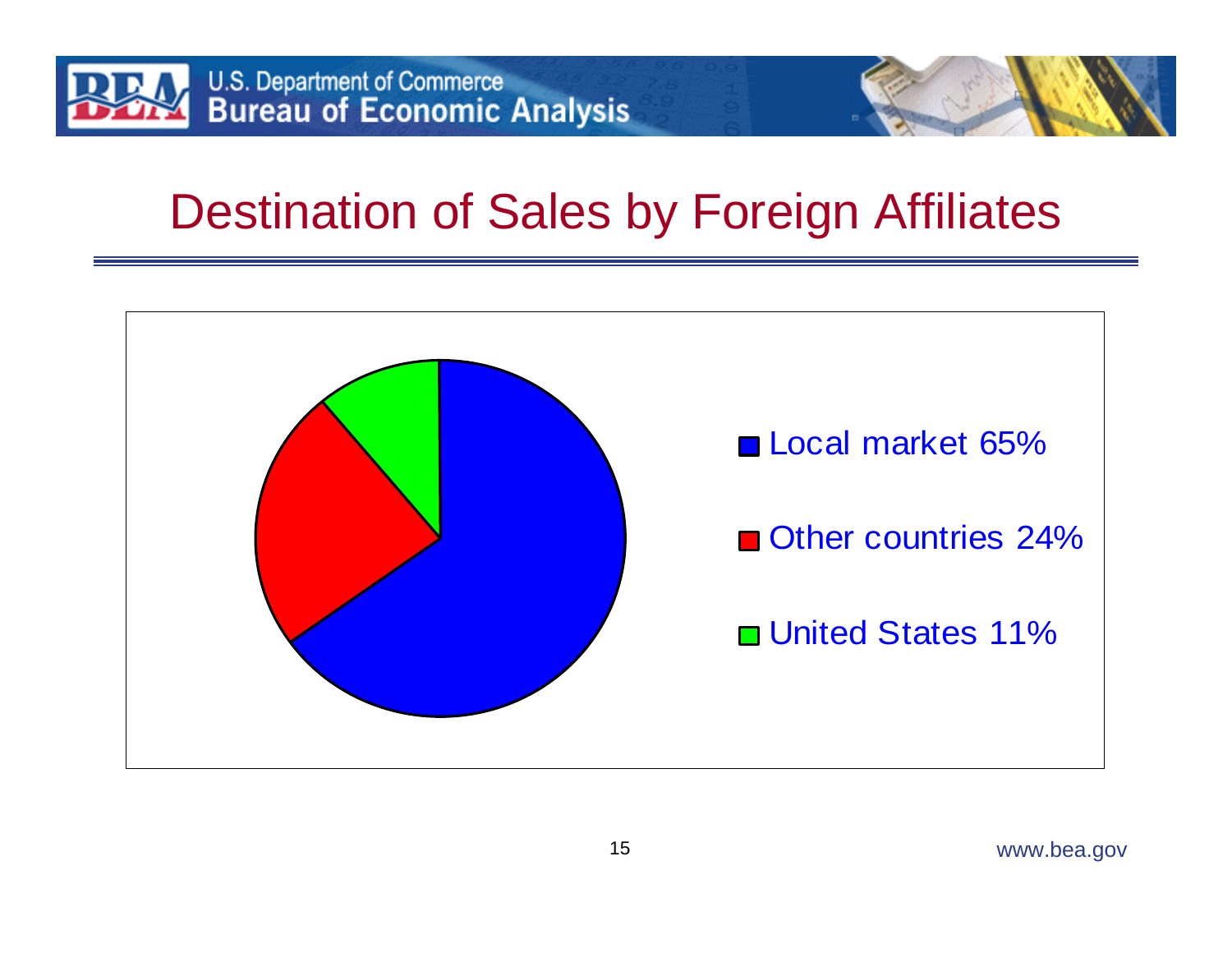![](_page_16_Picture_0.jpeg)

- U.S. MNCs appear to be increasing outsourcing somewhat, but little evidence that it is foreign outsourcing.
	- –– Increasing purchases of intermediate goods and services as a share of sales, 1977- 2001
	- – But U.S. parents' imports of goods as a share of sales have not seen a marked increase and have been decreasing since 1998.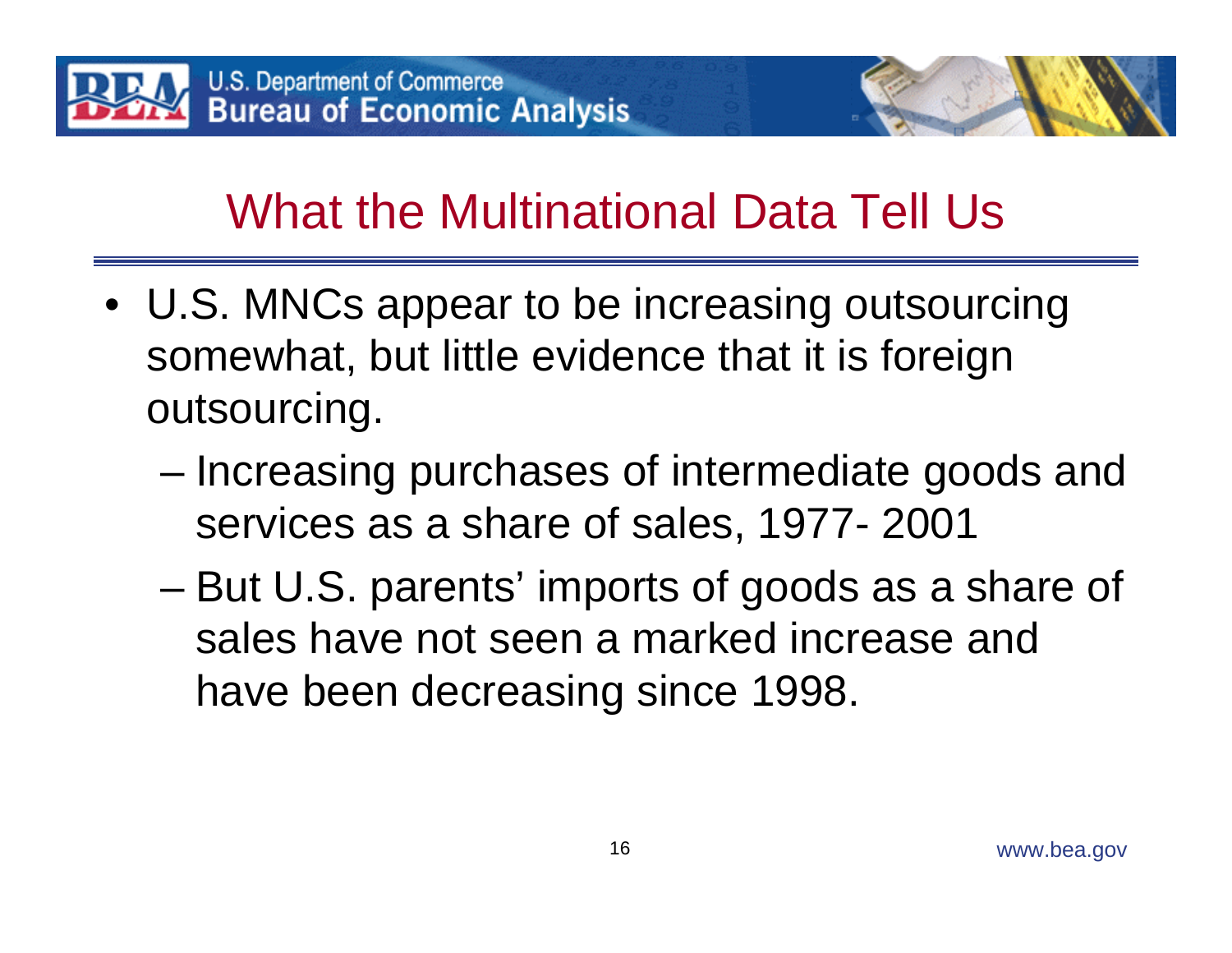![](_page_17_Picture_0.jpeg)

![](_page_17_Picture_1.jpeg)

#### Ratio of Purchased Goods and Services to Sales for U.S. Parents

![](_page_17_Figure_3.jpeg)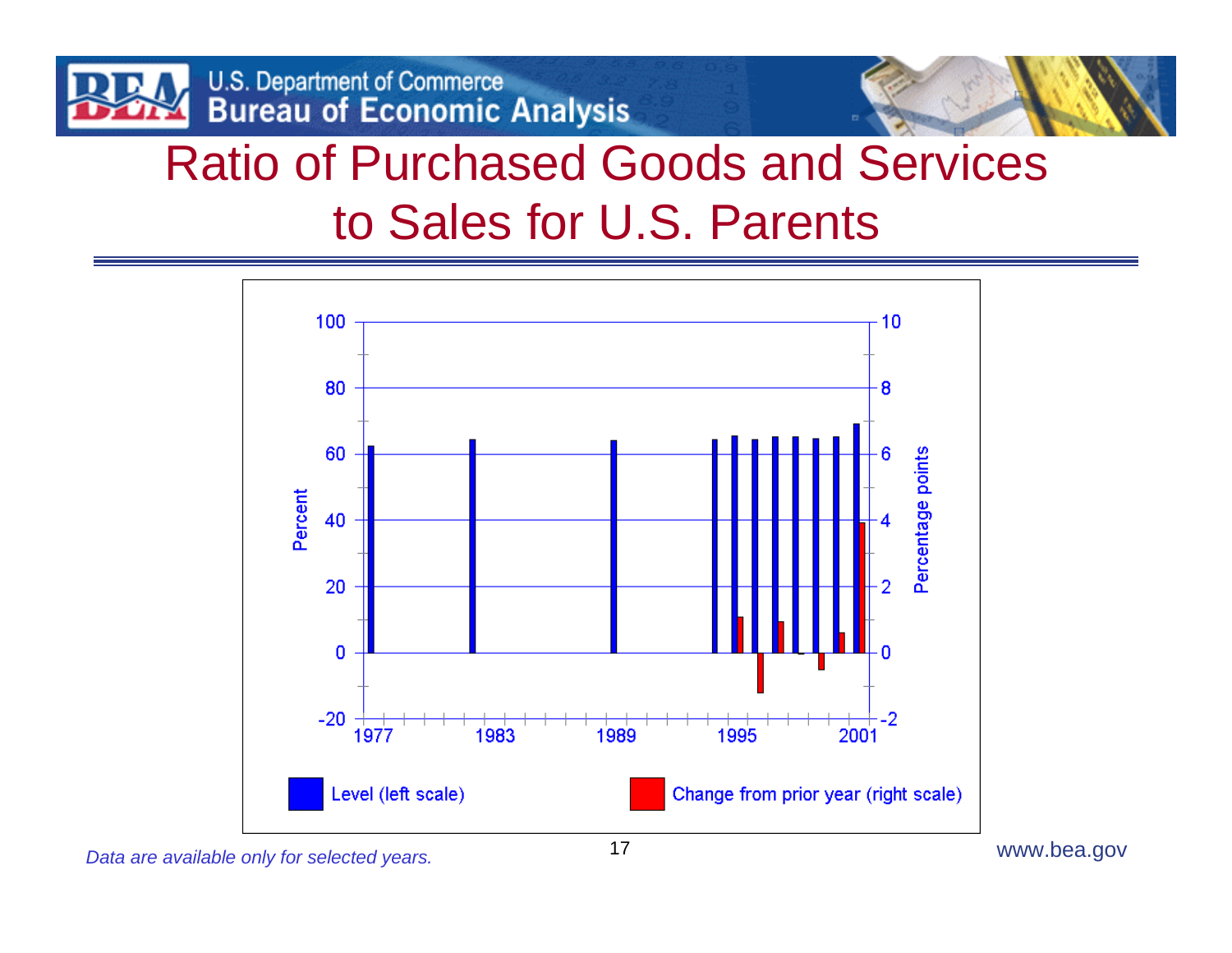![](_page_18_Picture_0.jpeg)

#### Ratio of Direct Imports of Goods to Sales for U.S. Parents

![](_page_18_Figure_2.jpeg)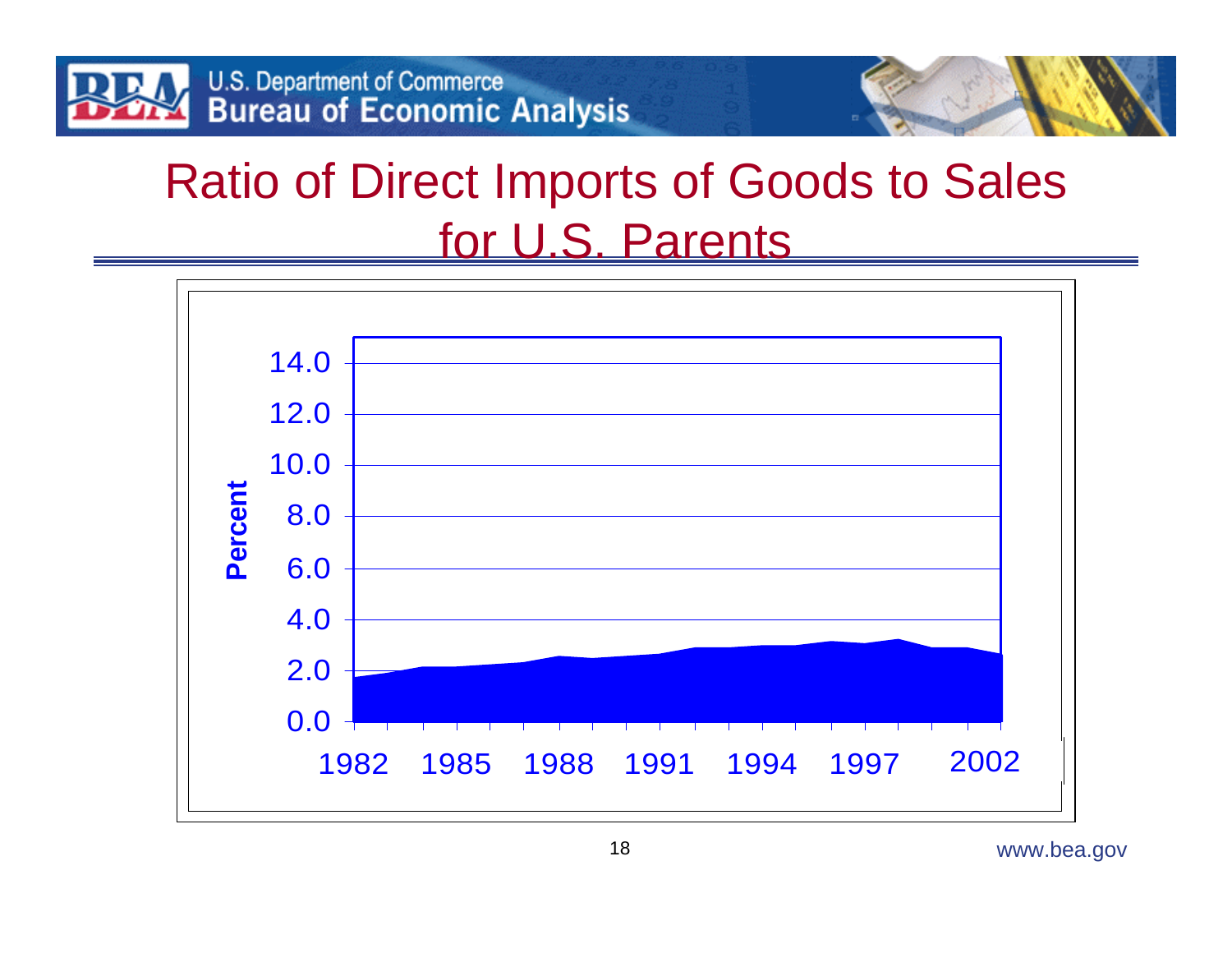![](_page_19_Picture_0.jpeg)

- Multinationals and backward linkages to the U.S. economy
	- Multinationals and value added chains
	- **Links of the Common** Overseas sales through foreign affiliates of \$2.5 trillion
	- **Links of the Common**  U.S. MNCs account for 58% of exports of goods and services and for 37% of imports
	- – U.S.-MNC operations in the United States account for 1/4 of GDP, 1/5 of employment, and their worldwide operations account for 1/2 of U.S. profits.
		- Overseas affiliates yield high returns; their contribution to U.S. corporate profits is twice as large as one would expect from their overseas production.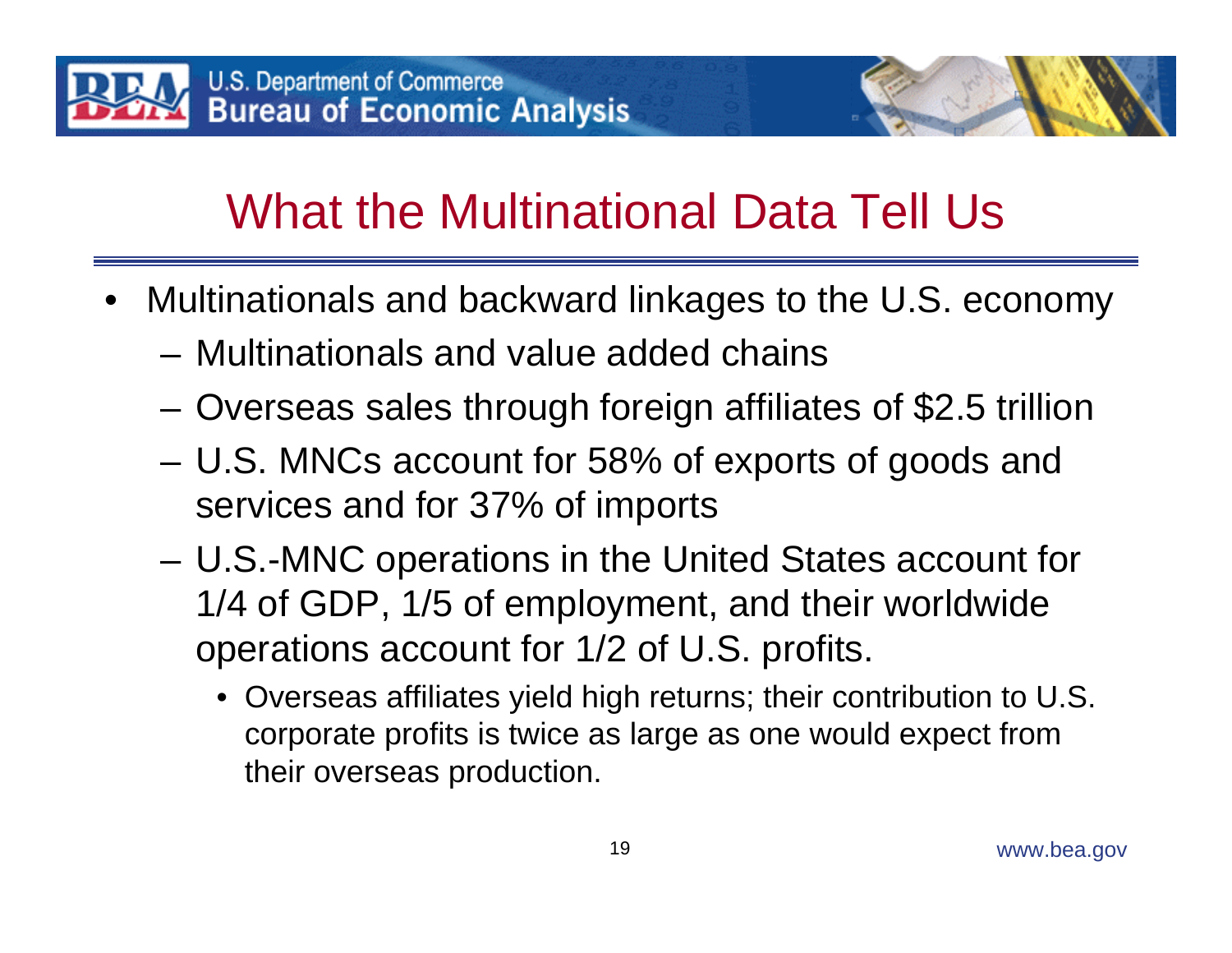![](_page_20_Picture_0.jpeg)

#### U.S. Exports of Goods and Services and Sales by Foreign Affiliates

![](_page_20_Figure_2.jpeg)